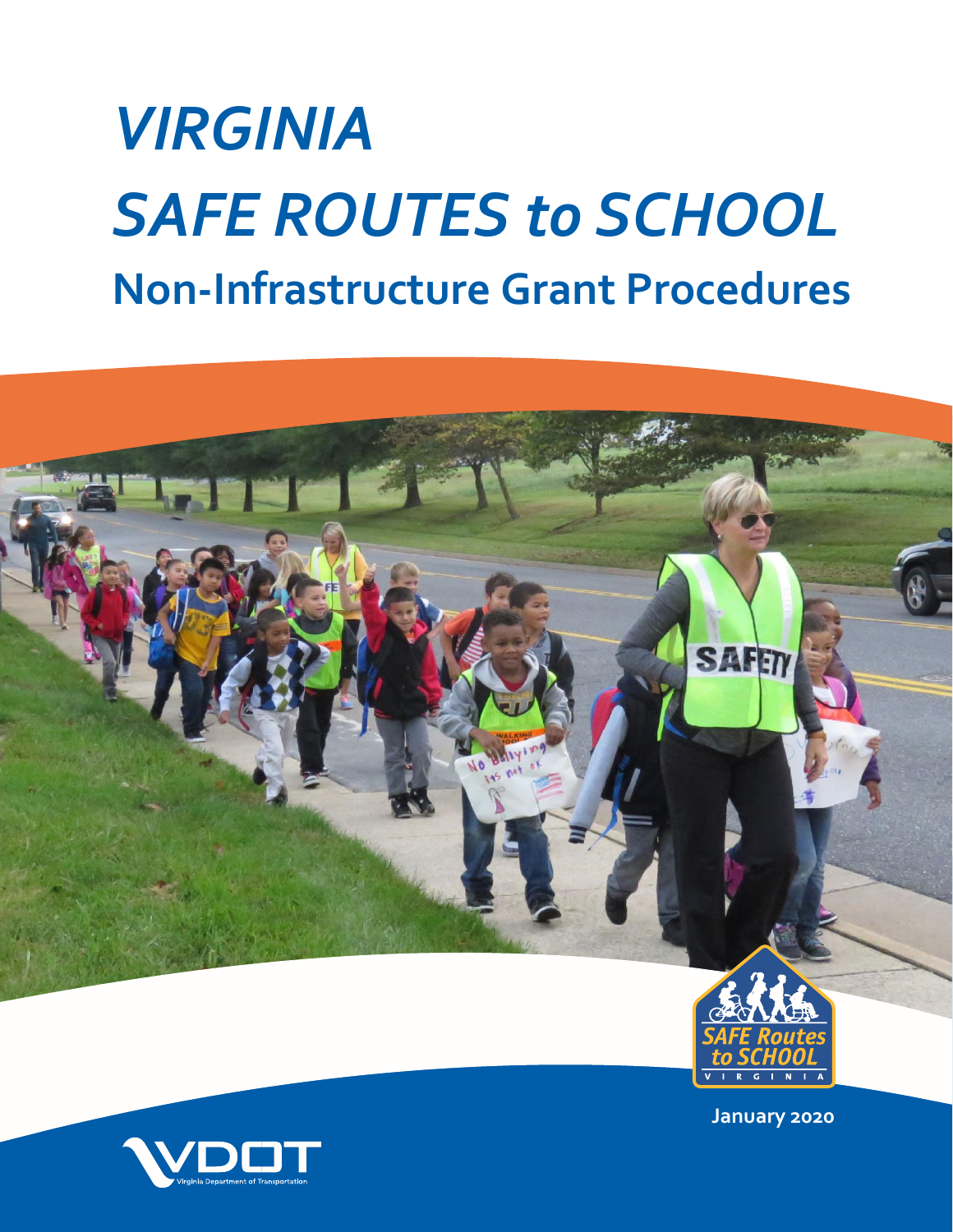*These procedures are for Project Directors administering Safe Routes to School grants provided by the Virginia Department of Transportation through the Safe Routes to School Non-Infrastructure Grant Program.* 

#### **I. Safe Routes to School Program Grant Agreement**

This section outlines information about the Safe Routes to School Program Grant Agreement. The individual component pages of the Safe Routes to School Program Agreement are incorporated and summarize the terms of the agreement between the Subgrantee (the sponsoring agency or program sponsor) and the Virginia Department of Transportation. By signing the Safe Routes to School Program Agreement, the Subgrantee certifies and assures that it will fully comply with all applicable agency, state and federal laws, regulations and policies.

The Project Director will receive two copies of the grant agreement. Both copies should be signed and returned to the VDOT SRTS Program Coordinator. Once VDOT has signed the agreement you will receive one of the copies of the fully executed agreement for your records.

#### **A. SRTS Program Agreement - Statement of Work**

- 1. Before signing the Program Agreement, review information in the Statement of Work. This information is summarized from your SRTS Program application.
	- In addition to funded items and tasks, required evaluation components of your program are in this section.
	- If you have any questions about what has been included in this section, contact the VDOT SRTS Program Coordinator prior to securing the "Signatures of Authorizing Approving Officials."

#### **B. SRTS Program Agreement Approved Budget**

• Review budget reflecting total award. If corrections to the budget based on eligible items in the application are needed, please contact the VDOT SRTS Program Coordinator as soon as possible.

#### **C. SRTS Program Agreement Special Conditions and General Terms and Conditions**

- 1. Review all conditions regarding SRTS Program purpose, equipment, reports and deliverables, monitoring, audits, closing out the SRTS Program, federal and state policy and regulations, etc.
- 2. Provide the Subgrantee's contact name and mailing address under Article 25 C on the last page of the agreement.

#### **D. SRTS Program Agreement Signature Page**

- 1. "Subgrantee" is the sponsoring agency.
- 2. "Grant Title" includes the name of school or program, e.g., a school division.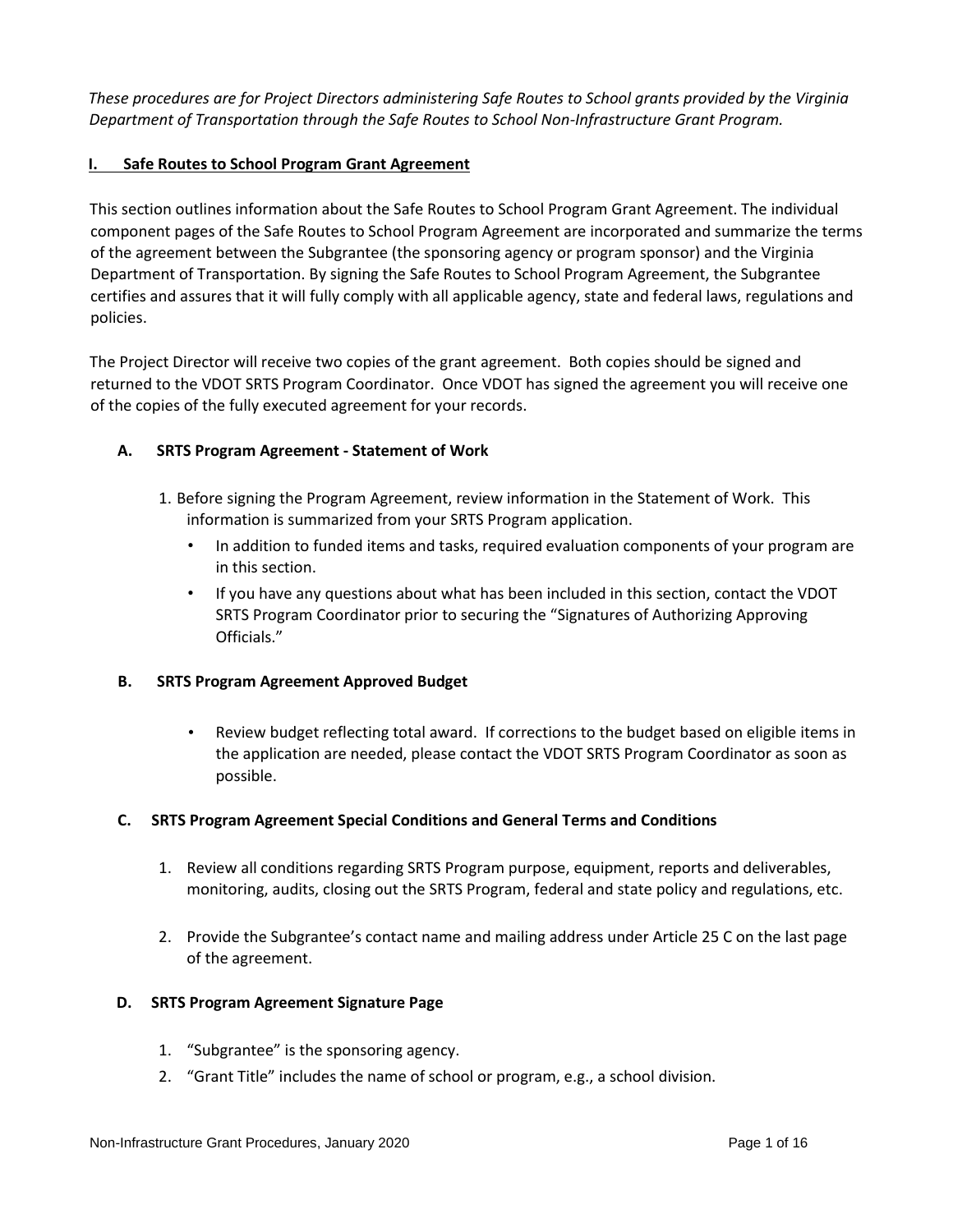- 3. UPC# -6-digit will be used to identify this program *(will be included with executed agreement)* 4. The Period of Performance or "Grant Period" begins on the date indicated, *or* the date the Virginia Department of Transportation Department (the Department) receives and executes this signed/dated Safe Routes to School Program Agreement **(whichever is later)**.
- 5. "Project Director" is the person with the sponsoring agency who will be responsible for filing progress reports and reimbursement requests, and contacting the SRTS Program Coordinator with any questions, or coordinating these activities among other parties. All communications regarding the administration of the SRTS Program Grant will be sent to this person. The Project Director is responsible for forwarding all information to any other appropriate parties.
- 6. "Authorized Approving Official" is someone with high level fiscal responsibilities for the Subgrantee.
- 7. Return **BOTH** copies of the completed agreement including the Subgrantees' "Signatures of Authorizing Approving Officials" by mail to the VDOT SRTS Program Coordinator.

#### **II. Notice to Proceed**

After the agreement is executed with VDOT agency signatures (in addition to those from your organization/agency) you will receive a copy of the document and a "Notice to Proceed" letter which will allow you to incur expenses. Any expenditure incurred prior to receiving "Notice to Proceed" will not be reimbursed.

#### **III. Reimbursement Requests**

This section outlines requirements for reimbursements. In the Safe Routes to School Program Agreement, Subgrantees agree to submit Requests for Reimbursement no less than quarterly. The format to submit reimbursement requests is attached and an electronic version will be emailed to the Project Director. For more information regarding local match requirements, see the Grant Program Guidelines, available on the Virginia SRTS website.

- **A.** After the Safe Routes to School Program Grant Agreement is executed and prior to any reimbursements, Subgrantees must provide tax identification information for their agency or organization. A form will be provided to the grantee upon receipt of the first reimbursement request.
	- If the subgrantee prefers to receive electronic reimbursements, they must complete an EDI form through the Department of Accounts - <https://www.doa.virginia.gov/forms.shtml#edi>
- **B.** Only eligible expenses, as described in the Statement of Work and Approved Budget of the SRTS Program Grant Agreement, can be reimbursed.
- **C.** Please use the format provided on **"Safe Routes to School Program - Reimbursement Request"** form when submitting requests for funding.
	- All requests must be submitted on the program sponsor's letterhead.
	- All requests must include invoices, receipts and pay stubs (where applicable) documenting expenditures. (As this program is a reimbursement program, all requests must show proof of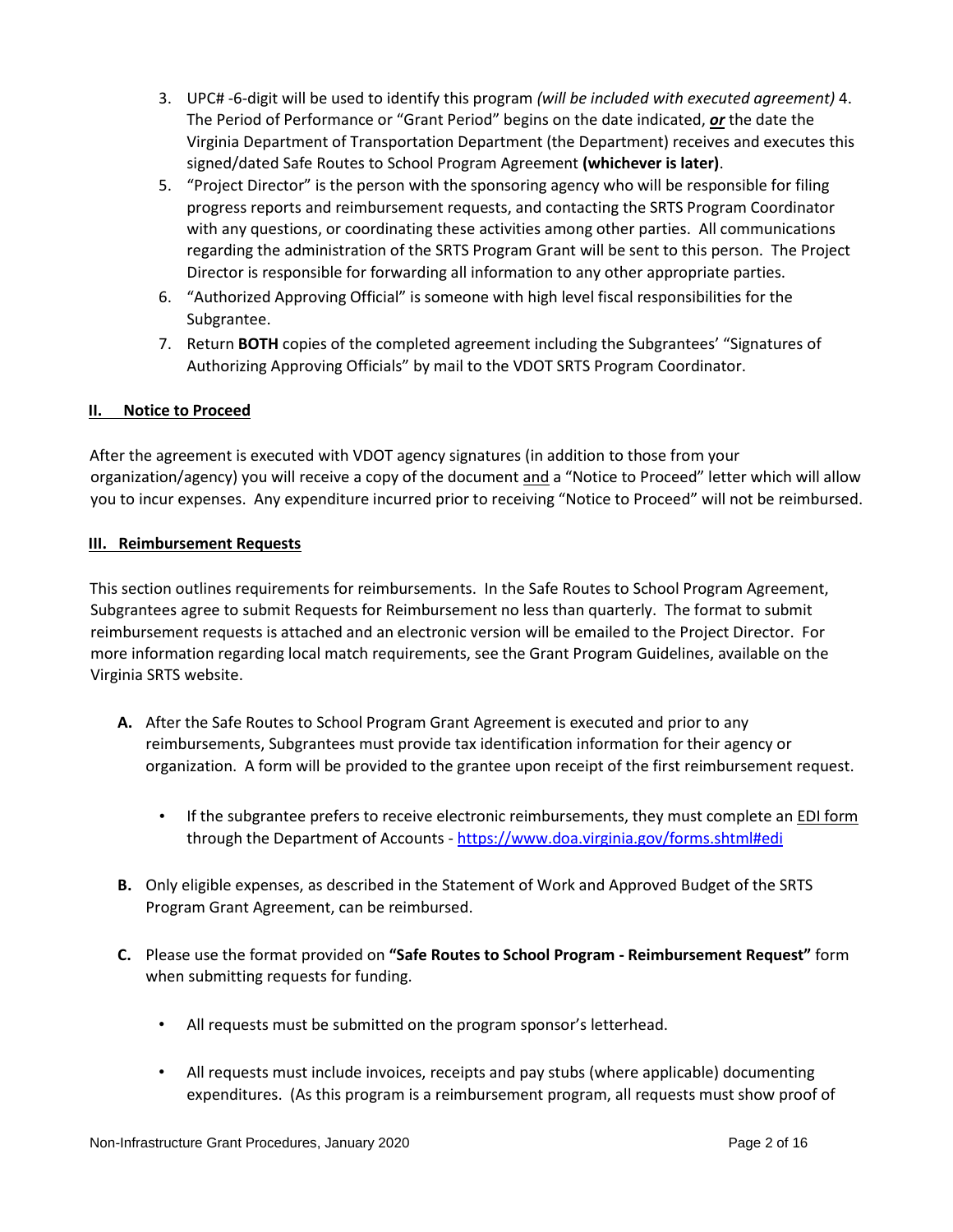payment, prior to invoicing VDOT.) See section D – Required Documentation, for more information.

- "Total (To Date) Expenditures" should include a total of previous and current expenditures.
- All reimbursement requests must include a signature.
- Project Directors should ensure that the request has been submitted in the correct format with all necessary documentation.
- Submissions may be sent via postal mail to the address provided on the cover sheet, or via email to the Safe Routes to School Coordinator at Katherine.Graham@vdot.virginia.gov.
- Reimbursement requests must be collated into a single document prior to submission, so that they can be properly processed for payment. PDF format is preferred for email submissions.
- **D.** Required Documentation: All reimbursement requests must include the following items, in addition to the attached reimbursement request form:
	- For purchases:
		- $\circ$  Receipts for payment that include the name of the provider, a name or a description of the items purchased, purchase date and payment amount including taxes and shipping, or;
		- $\circ$  Invoices that include the name of the provider, a name or a description of the items purchased, purchase date, and payment amount including taxes and shipping, and
		- o Accounting statement showing that the invoice was paid.
	- For the SRTS coordinator's time:
		- o Paystub or accounting statement showing:
			- Coordinator's name
			- Gross pay, including all benefits charged to the grant
			- FICA payment
	- For local travel:
		- o Statement showing
			- To/from
			- Mileage
			- Total charge for trip
			- Trip purpose (if not to a school)
			- Mileage reimbursement rate used for calculation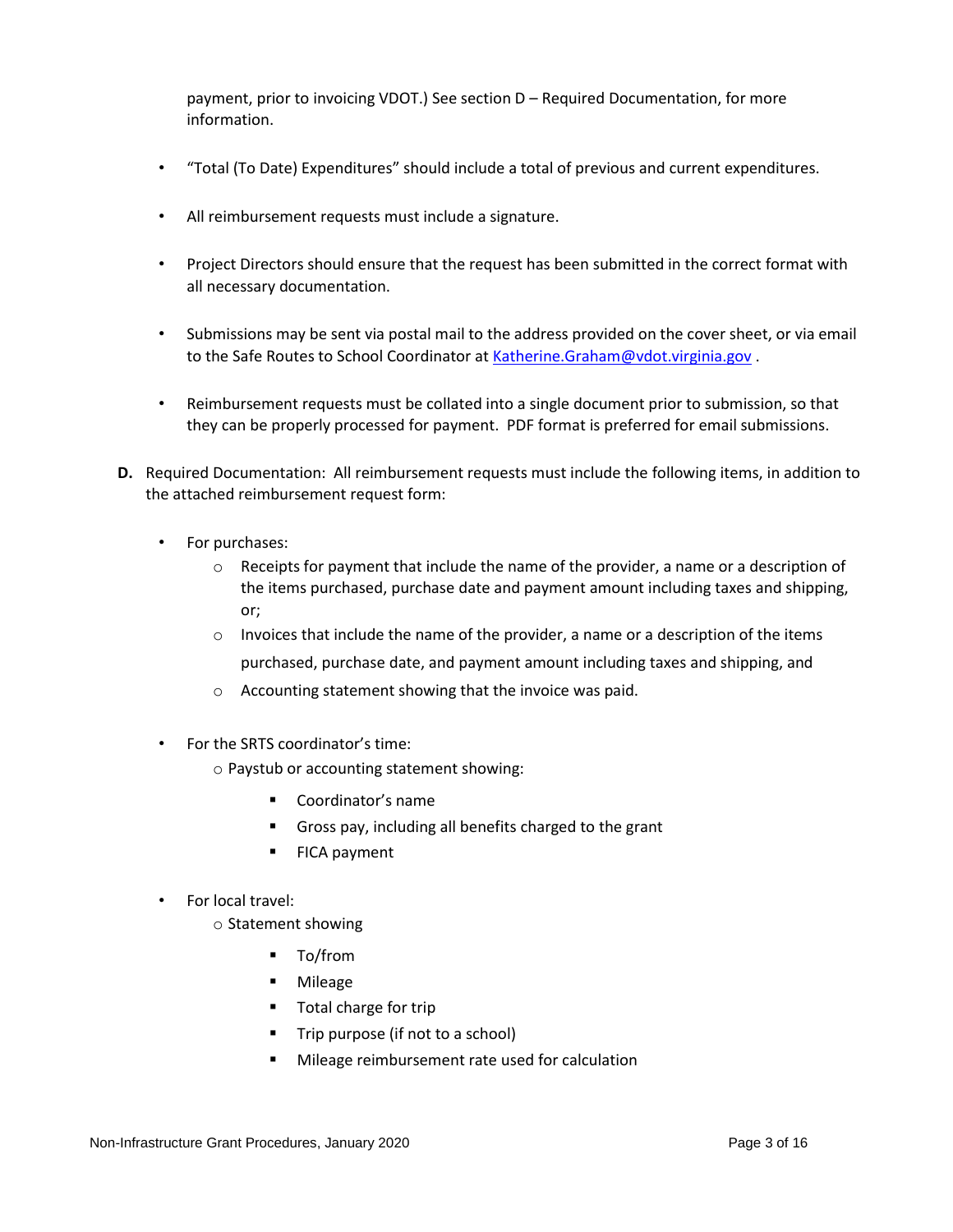Documentation requirements for expenses intended to be paid for by the program sponsor as part of the **local match** or used as an **in-kind match** are the same as those required for reimbursed expenses. The following are examples of eligible in-kind matches and the required documentation:

- Administrative Time Paystub, accounting statement or letter signed by the employee's supervisor, indicating the amount of time spent on eligible SRTS efforts and the total cost being applied to the grant.
- Donated Service Dated invoice or letter with description and dollar amount of service, indicating that the service was donated.
- Donated Materials Dated receipt or letter with description and dollar amount of materials, indicating that the materials were donated in new condition.

Expenses for services cannot be incurred prior to execution of the project agreement. Likewise, "anticipated" in-kind expenses cannot be used as match for the grant.

"Extra" in-kind matches may be "banked" and carried over to be applied towards the match on future reimbursements.

- **E.** SRTS Coordinator costs: The following expenses are considered to be costs of the SRTS coordinator position:
	- Salary/benefits
	- Local travel
	- Costs associated with attendance at conferences, workshops and other optional travel opportunities that have been approved as part of the grant by the VDOT SRTS coordinator.
	- Office supplies and equipment for the coordinator
- **F.** Instructions for completing the reimbursement process:
	- Fill in all of the fields indicated on the cover sheet.
	- Ensure that all documentation is legible.
	- Highlight or otherwise mark the applicable charge on statements that include other purchases.
	- Salary and benefits should have its own line on the cover sheet, as should any additional SRTS coordinator costs. They can be included individually or grouped as "additional SRTS coordinator costs."
	- If the number of expenses is too large to list on the cover sheet, include a separate list of all expenses, grouped according to how they are included on the cover sheet. An example table is provided in Attachment A.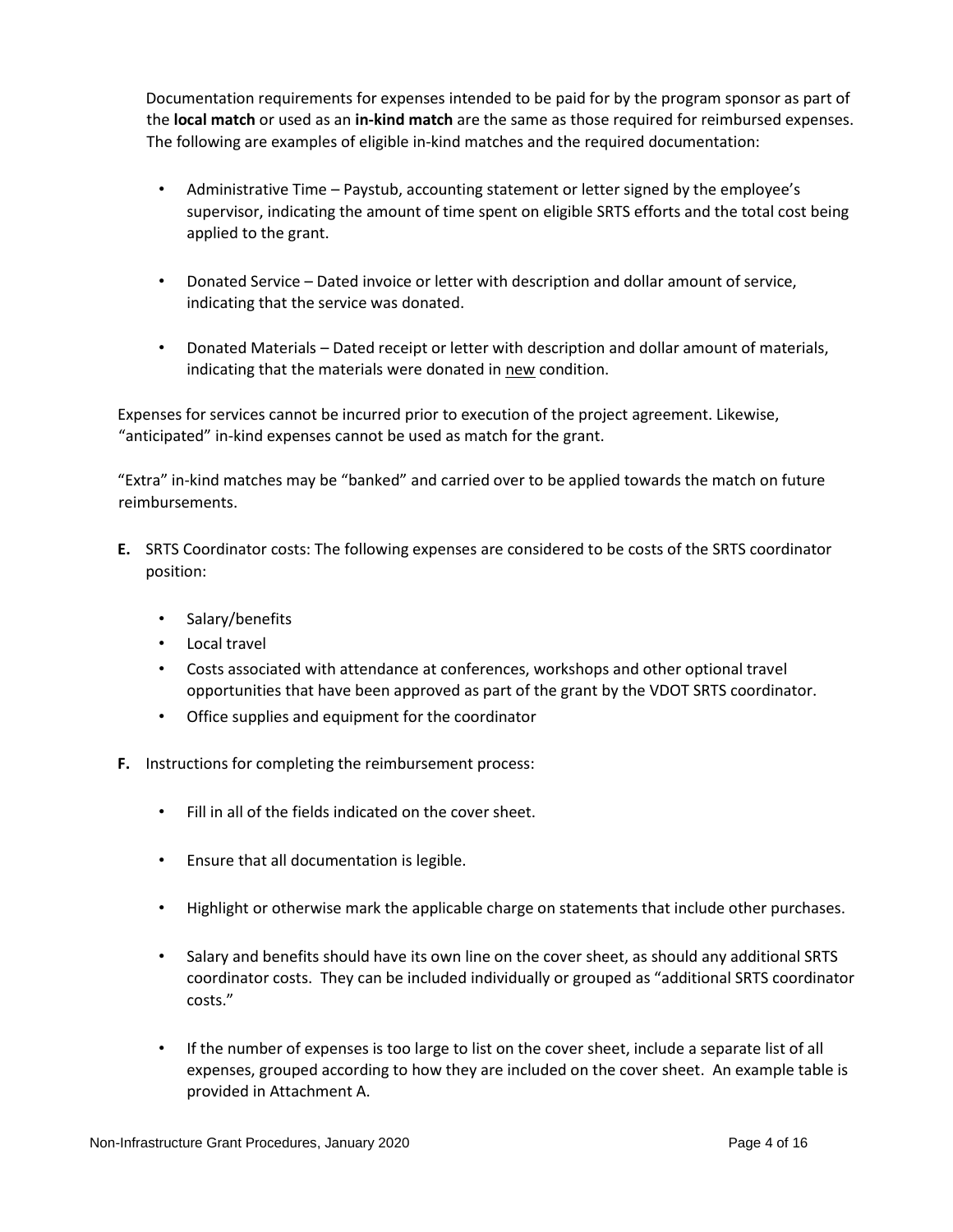- Include documentation in the order that it was listed on the cover sheet.
- Ensure that costs shown on documentation are equal to the expenditure amount listed on the cover sheet – if not, provide a note explaining why (e.g., a portion of the order is being returned).
- All expenses, including matches, must be documented receipts, invoices, etc. Anything that is not properly documented will not be reimbursed or credited as a match.
- Paper submissions should be collated into a single packet, single-sided, with one staple, so that the package can be easily copied and forwarded to the necessary parties for review and payment.
- **G.** Calculating local match and reimbursement amount:

Determining how much local match is required for each reimbursement request can be a bit tricky, particularly when using both cash and in-kind match. Please follow the instructions below to determine how much local match must be applied, in order to maximize your reimbursement.

The examples below use the table that can be found at the bottom of the reimbursement request form included in Appendix A.

• When using **only cash match** – Cost incurred and total project cost (TPC) will be the same. Multiply by 20% (.2) to determine local share. Subtract local share from TPC to determine reimbursement amount. Example:

| <b>COSTS INCURRED</b>                        | 10.000 |
|----------------------------------------------|--------|
| + IN-KIND MATCH APPLIED (UP TO 25% OF ABOVE) |        |
| = TOTAL PROJECT COST (TPC)                   | 10.000 |
| - LOCAL SHARE (20% of TPC)                   | 2.000  |
| $=$ REIMBURSEMENT AMOUNT                     | 8.000  |

- When using **only in-kind match** Multiply costs incurred by 25% (.25) to determine in-kind match amount. Add in-kind match to cost incurred to determine TPC. Multiply TPC by 20% (.2) to determine local share. Subtract local share from TPC to determine reimbursement amount. Example:
- **COSTS INCURRED** + IN-KIND MATCH APPLIED (UP TO 25% OF ABOVE) \$ = TOTAL PROJECT COST (TPC) \$ - LOCAL SHARE (20% of TPC) = REIMBURSEMENT AMOUNT **\$**   $$ \_10,000$  $$ \_ 2,500$  $5 - 12,500$  $\frac{2,500}{ }$ **10,000**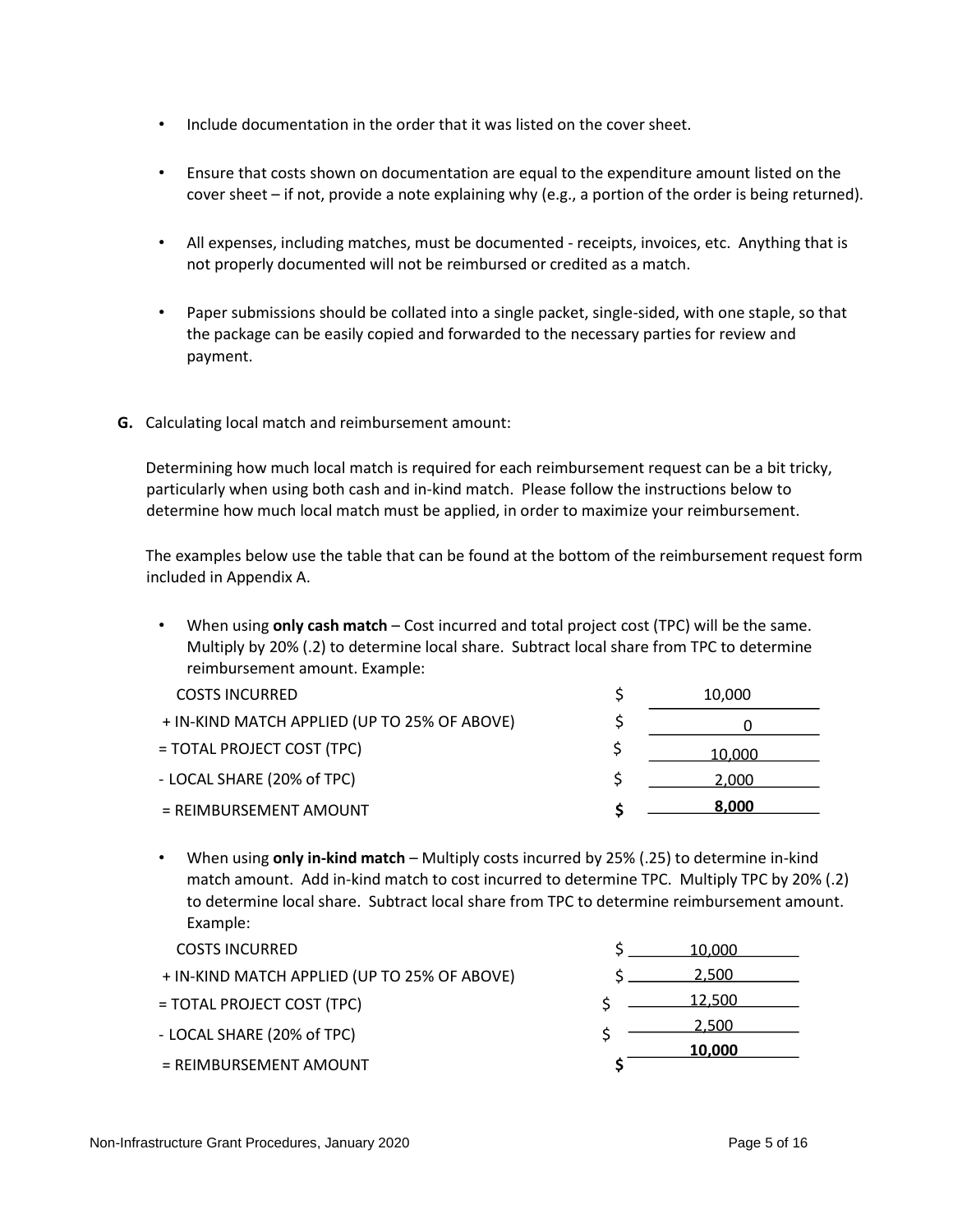• When using a combination of **in-kind and cash match**, the steps will be the same as if you were using only in-kind, but the sponsor would only apply the amount of in-kind they have available. As a result, the reimbursement amount will be less than the costs incurred. Example:

| <b>COSTS INCURRED</b>                        | 10,000 |
|----------------------------------------------|--------|
| + IN-KIND MATCH APPLIED (UP TO 25% OF ABOVE) | 1.000  |
| = TOTAL PROJECT COST (TPC)                   | 11.000 |
| - LOCAL SHARE (20% of TPC)                   | 2.200  |
| $=$ REIMBURSEMENT AMOUNT                     | 8.800  |

**H.** Questions. If you have any questions regarding how to prepare and submit reimbursement requests, please contact the VDOT SRTS Coordinator via the contact information below.

#### **IV. Reporting and Coordinator's Conference Call**

- A. **If your grant includes funding for a local coordinator,** monthly progress reports are to be submitted online to the persons indicated by the VDOT SRTS Coordinator. Forms are required to be submitted in advance of each monthly coordinator conference call. A schedule of reporting due dates and conference call times will be provided to the sponsor.
- B. **If your grant does NOT include funding for a coordinator position**, quarterly reports are required in place of monthly reports. Quarterly Progress Report forms are available from the VDOT Safe Routes to School Program Coordinator. Email or mail the reports by the 15<sup>th</sup> of the month following the end of the quarter to VDOT's Safe Routes to School Program Coordinator.

| <b>Quarters beginning and ending:</b> | Email or mail the reports by: |
|---------------------------------------|-------------------------------|
| July 1 to September 31                | October 15                    |
| October 1 to December 31              | January 15                    |
| January 1 to March 31                 | April 15                      |
| April 1 to June 30                    | July 15                       |

#### **V. Closeout Report**

As stated in Special Conditions 4 of the Grant Agreement: "A Final Progress Report shall include a comprehensive, detailed report of all grant activities conducted during the full grant performance period, deliverables as described in Statement of Work, and a final summary of expenditures."

A closeout report form will be provided to the Project Director in advance of the project closeout date, and will include space for a description of all activities undertaken during the Grant Period. A template for the report will be provided to the project sponsor.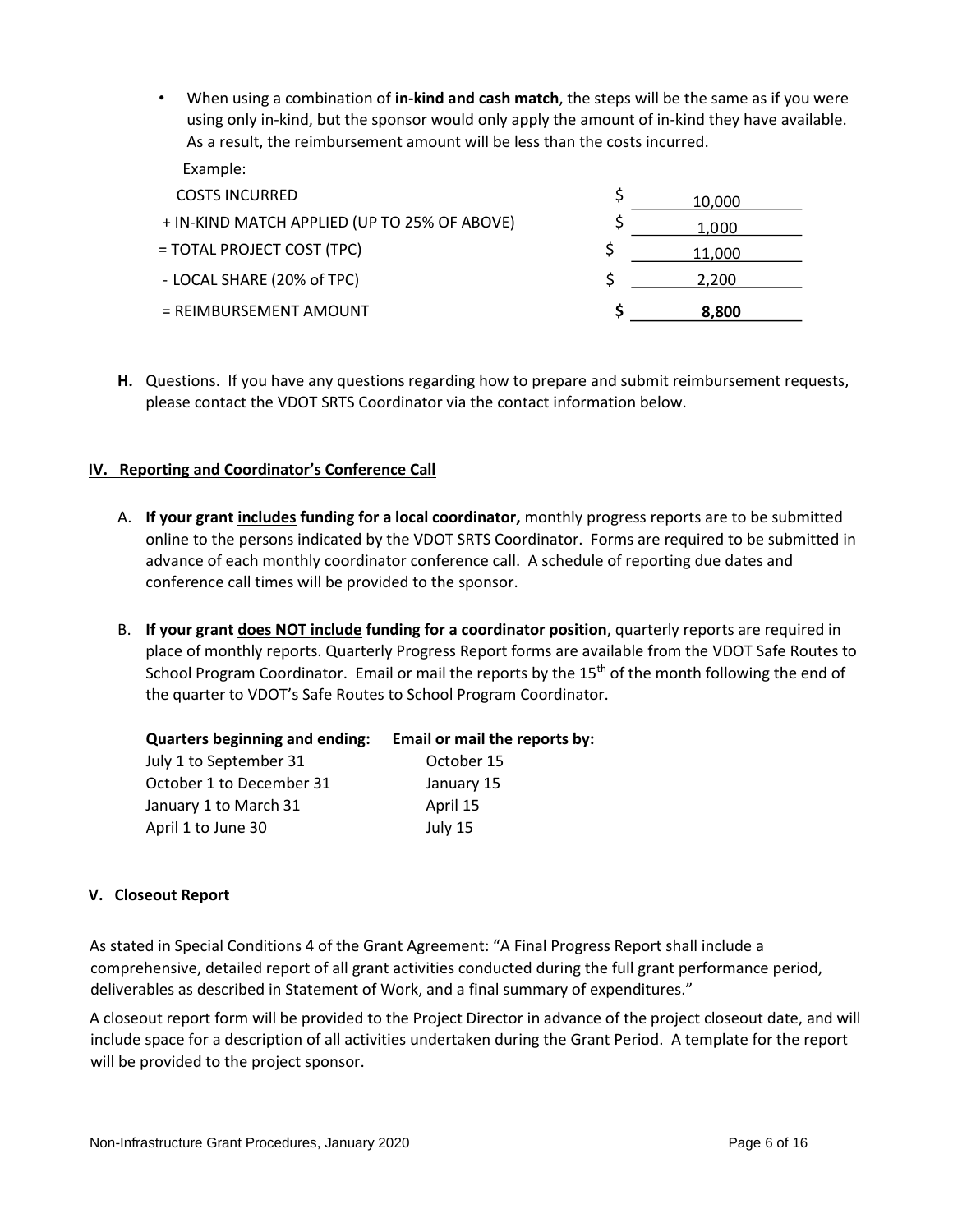#### **VI. Contact Information:**

Katherine Graham Safe Routes to School Program Coordinator VDOT Transportation & Mobility Planning Division 1401 East Broad Street, 1st Floor Richmond VA 23219 Phone: 804-786-4198 // Fax: 804-225-4785 // Katherine.Graham@vdot.virginia.gov

<http://www.virginiadot.org/saferoutes>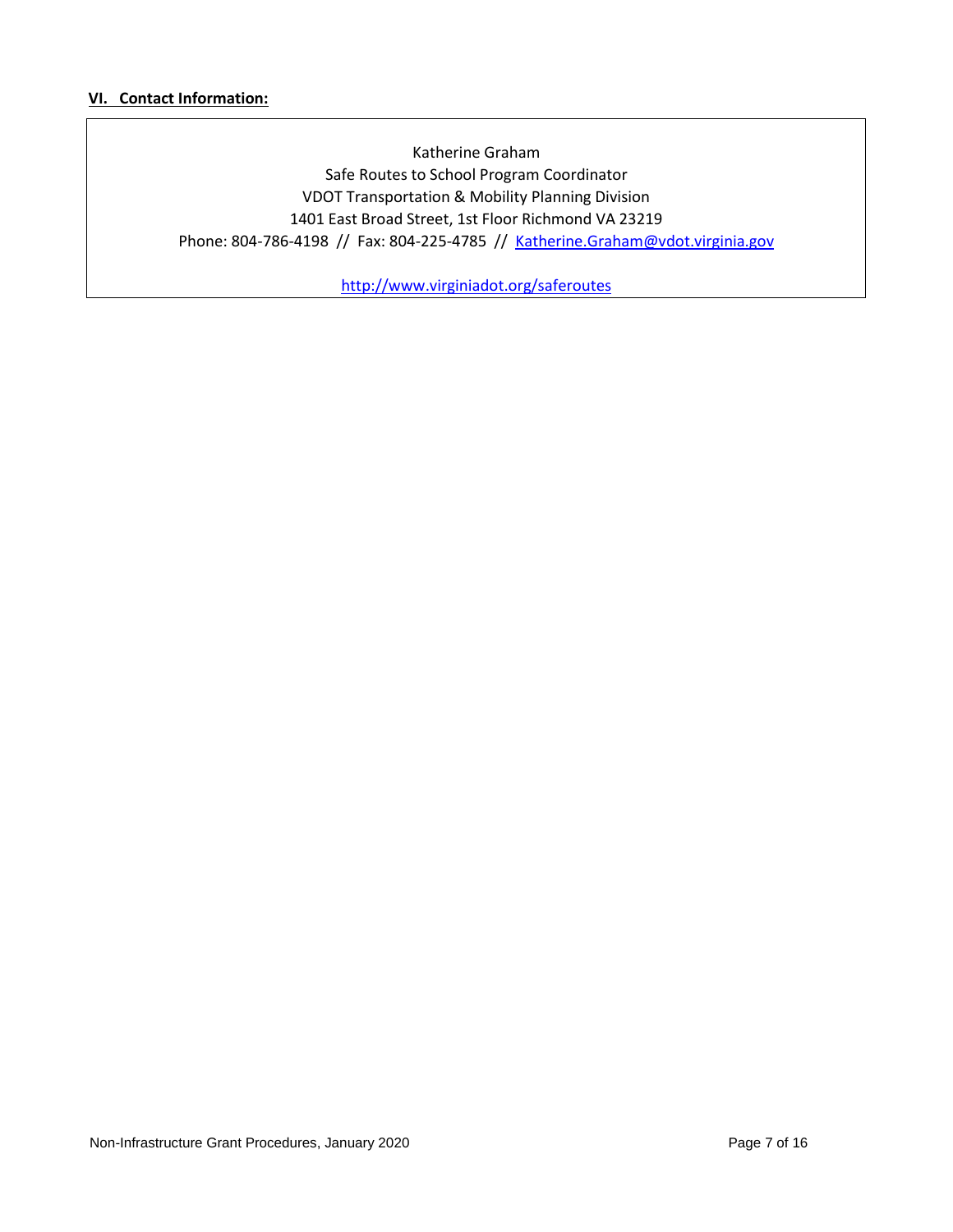## **Attachment A: Invoice Cover Sheet and Request Forms for 80/20 Match, In-Kind Match and 100% Funded Grants**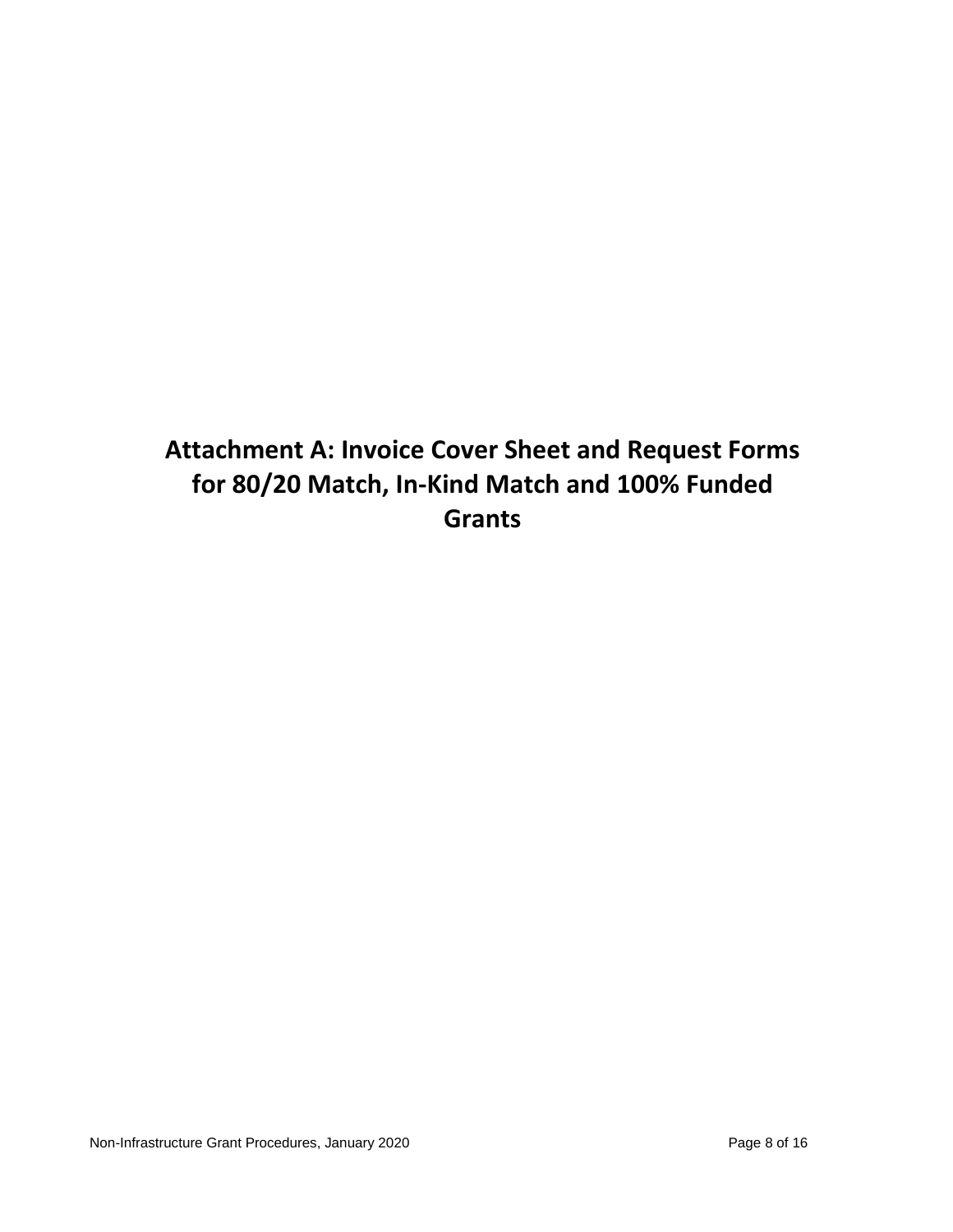#### **Virginia Safe Routes to School Program**

Date:

Safe Routes to School (SRTS) Coordinator Virginia Department of Transportation 1401 E. Broad Street, 1st Floor Richmond, VA 23219

#### RE: **SRTS Local Coordinator Program at**

In accordance with the Agreement dated \_\_\_\_\_\_ for the utilization of Safe Routes to School Program funds for the subject project, this is to request reimbursement for the costs incurred in performing tasks in the approved scope of work.

| <b>PROJECT UPC NUMBER:</b> |  |  |
|----------------------------|--|--|
|----------------------------|--|--|

**INVOICE NUMBER:** 

WORK PERIOD: FROM **--/--/--** TO **--/--/--**

|                                 | Total         |                            |
|---------------------------------|---------------|----------------------------|
|                                 | Reimbursement |                            |
|                                 | Requested (to |                            |
|                                 | date)         | <b>Current Work Period</b> |
| AMOUNT OF REIMBURSEMENT REQUEST |               |                            |

I certify that reimbursement has not been previously requested for these items and that all included expenses have been previously approved and/or included in the grant agreement.

Signature **Date** Date **Title Contract Contract Date** 

#### **USE SPONSOR LETTERHEAD**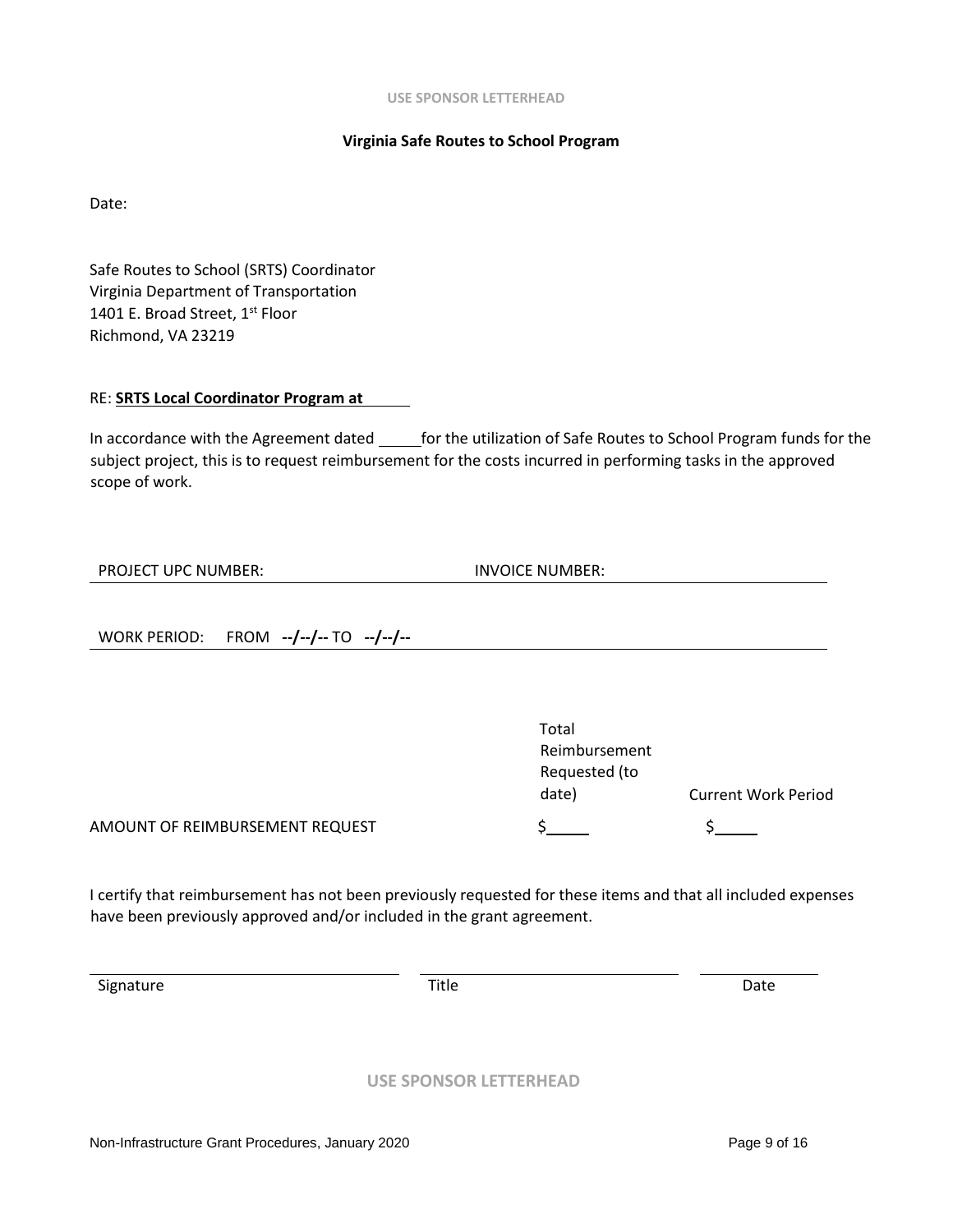#### **Virginia Safe Routes to School Program 80/20 Match Reimbursement Request**

Date:

Safe Routes to School (SRTS) Coordinator Virginia Department of Transportation 1401 E. Broad Street, 1<sup>st</sup> Floor Richmond, VA 23219

#### RE: **SRTS Local Coordinator Program at**

In accordance with the Agreement dated \_\_\_\_\_\_ for the utilization of Safe Routes to School Program funds for the subject project, this is to request reimbursement for the costs incurred in performing tasks in the approved scope of work. Invoices and other supporting document and evidence of payment are attached for your review.

|                                    | <b>TOTAL PROJECT COST:</b><br>FEDERAL SHARE: 80% |                                        |                            |  |
|------------------------------------|--------------------------------------------------|----------------------------------------|----------------------------|--|
| <b>GRANT AMOUNT:</b>               |                                                  | <b>INVOICE NUMBER:</b>                 |                            |  |
| PROJECT UPC NUMBER:                |                                                  | <b>HOURS WORKED THIS PERIOD:</b>       |                            |  |
| WORK PERIOD:                       | $FROM$ --/--/-- TO --/--/--                      | "BANKED" IN-KIND AVAILABLE:            |                            |  |
| <b>ITEM DESCRIPTION &amp; COST</b> |                                                  |                                        |                            |  |
| <b>Salary and Benefits</b>         |                                                  |                                        |                            |  |
|                                    |                                                  |                                        | Ś                          |  |
|                                    |                                                  |                                        | Ś                          |  |
|                                    |                                                  |                                        |                            |  |
|                                    |                                                  | <b>COSTS INCURRED THIS WORK PERIOD</b> | \$                         |  |
|                                    |                                                  | Total (to date)                        | <b>Current Work Period</b> |  |
| <b>COSTS INCURRED</b>              |                                                  |                                        |                            |  |
|                                    | + IN-KIND MATCH APPLIED (UP TO 25% OF ABOVE)     |                                        |                            |  |
| = TOTAL PROJECT COST (TPC)         |                                                  |                                        |                            |  |
| - LOCAL SHARE (20% of TPC)         |                                                  |                                        |                            |  |
| DEIMADU DEEMAENT ANAQUINT          |                                                  |                                        | \$                         |  |

= REIMBURSEMENT AMOUNT

I certify that reimbursement has not been previously requested for these items and that all included expenses have been previously approved and/or included in the grant agreement.

Signature Date Date Communications of the Communication of the Date Date Date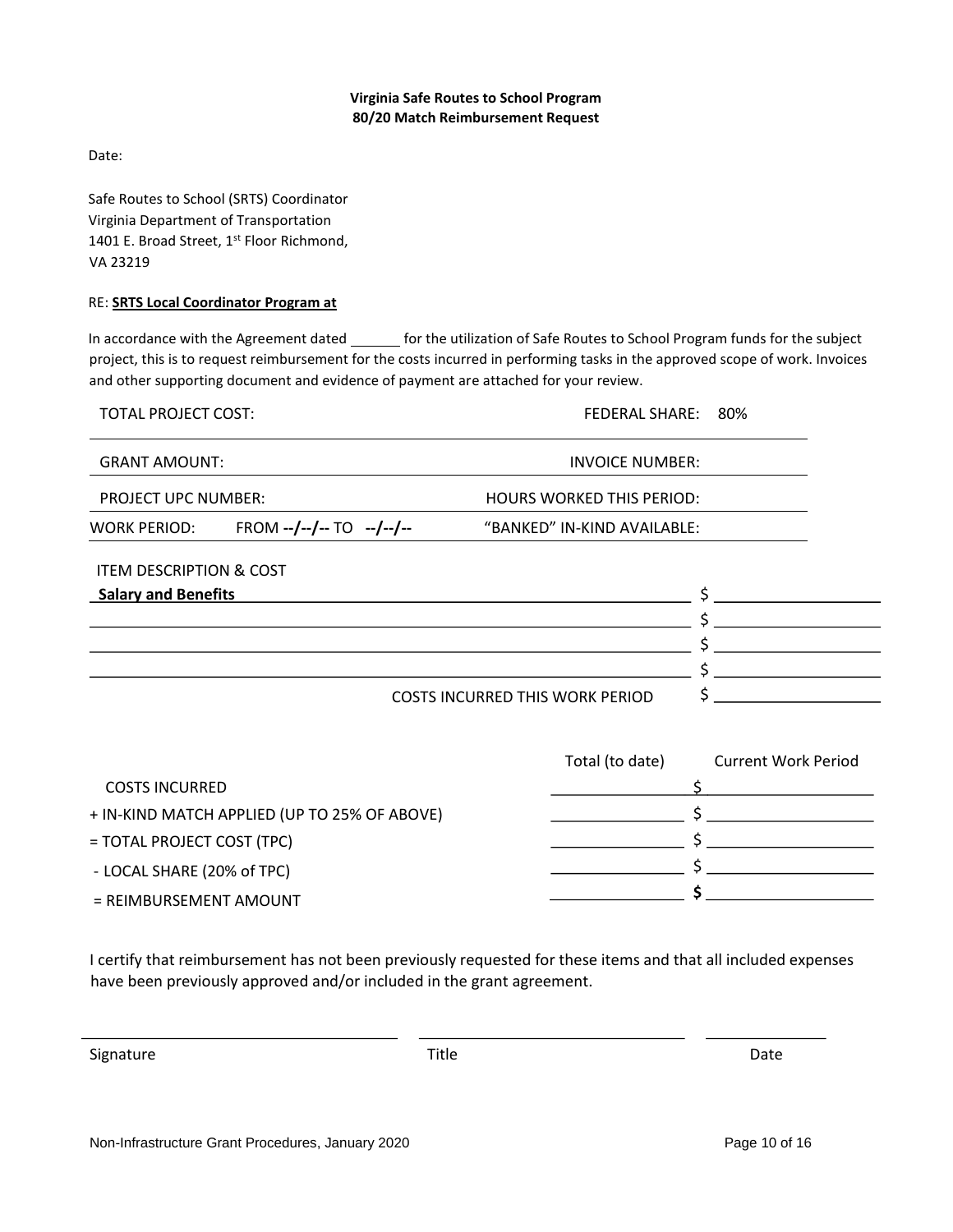### *Attachments- Receipts, paid invoices, and other*

If expenses are grouped on the cover sheet, please list each separately in the table below. Add rows as needed.

| <b>Receipt/Statement</b><br><b>Date</b> | Vendor | Amount | <b>Cover Sheet</b><br>Description/Label | <b>In-Kind Match</b><br>(Yes/No) |
|-----------------------------------------|--------|--------|-----------------------------------------|----------------------------------|
|                                         |        |        |                                         |                                  |
|                                         |        |        |                                         |                                  |
|                                         |        |        |                                         |                                  |
|                                         |        |        |                                         |                                  |
|                                         |        |        |                                         |                                  |
|                                         |        |        |                                         |                                  |
|                                         |        |        |                                         |                                  |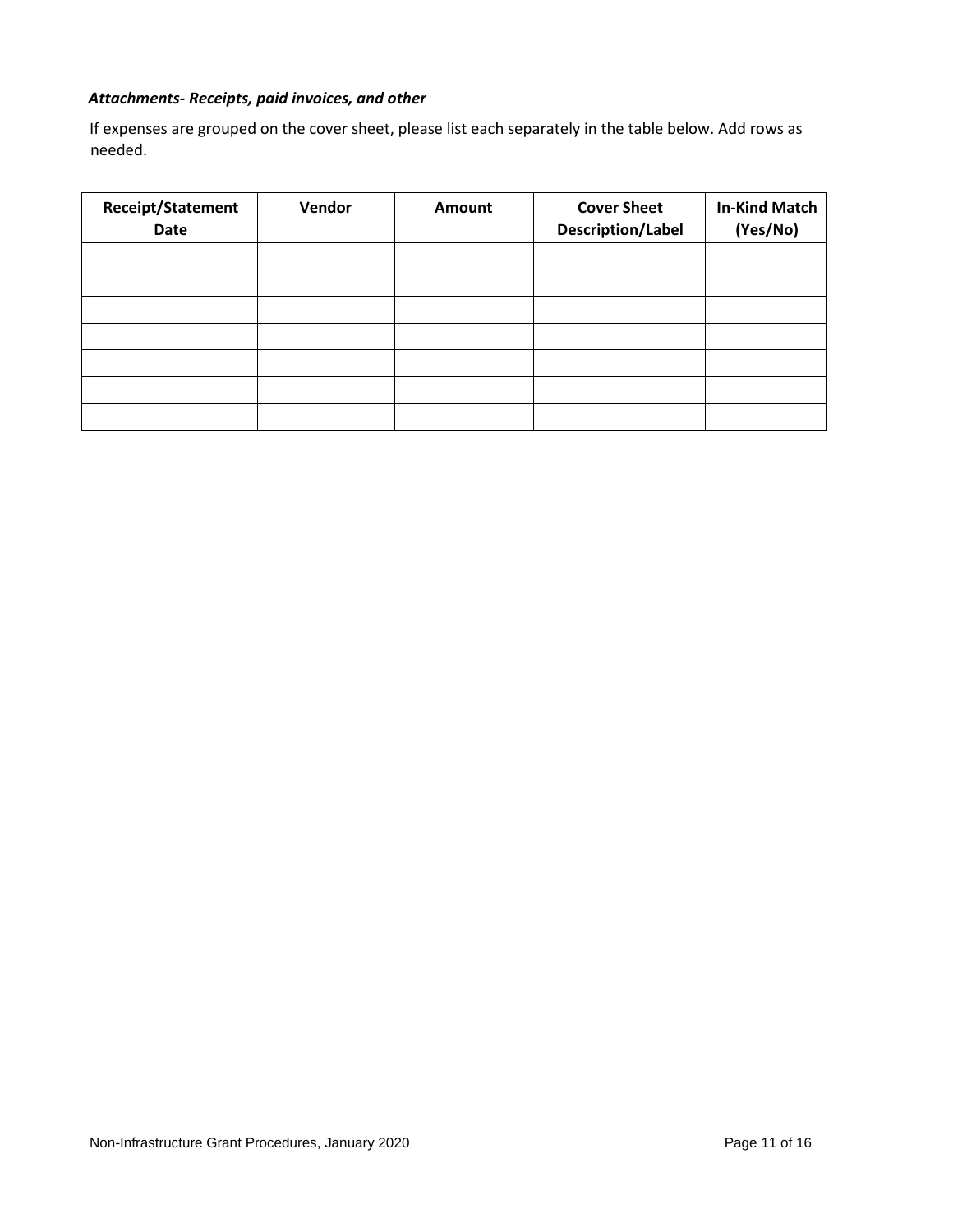#### **USE SPONSOR LETTERHEAD**

**Safe Routes to School Program In-Kind Match Acceptance Request** 

Safe Routes to School (SRTS) Coordinator Virginia Department of Transportation Transportation and Mobility Planning Division 1401 E. Broad Street, 1<sup>st</sup> Floor Richmond, VA 23219

#### RE: **SRTS Local Coordinator Program at**

In accordance with the Agreement dated \_\_\_\_\_ for the utilization of Safe Routes to School Program funds for the subject project, this is to request acceptance of the following items for use as an in-kind match toward the required local match. Supporting documents are attached for your review. **This notice is not a request for reimbursement of expenses.**

| TOTAL PROJECT COST:          |
|------------------------------|
| TOTAL REQUIRED MATCH AMOUNT: |
| <b>PROJECT UPC NUMBER:</b>   |

#### ITEM DESCRIPTION & VALUE

Total To Date Total Current

I certify that acceptance as in-kind match has not been previously requested for these items and that all included items have been previously approved and/or included in the grant agreement.

Signature Date Date Communications of the Communication of the Date Date Date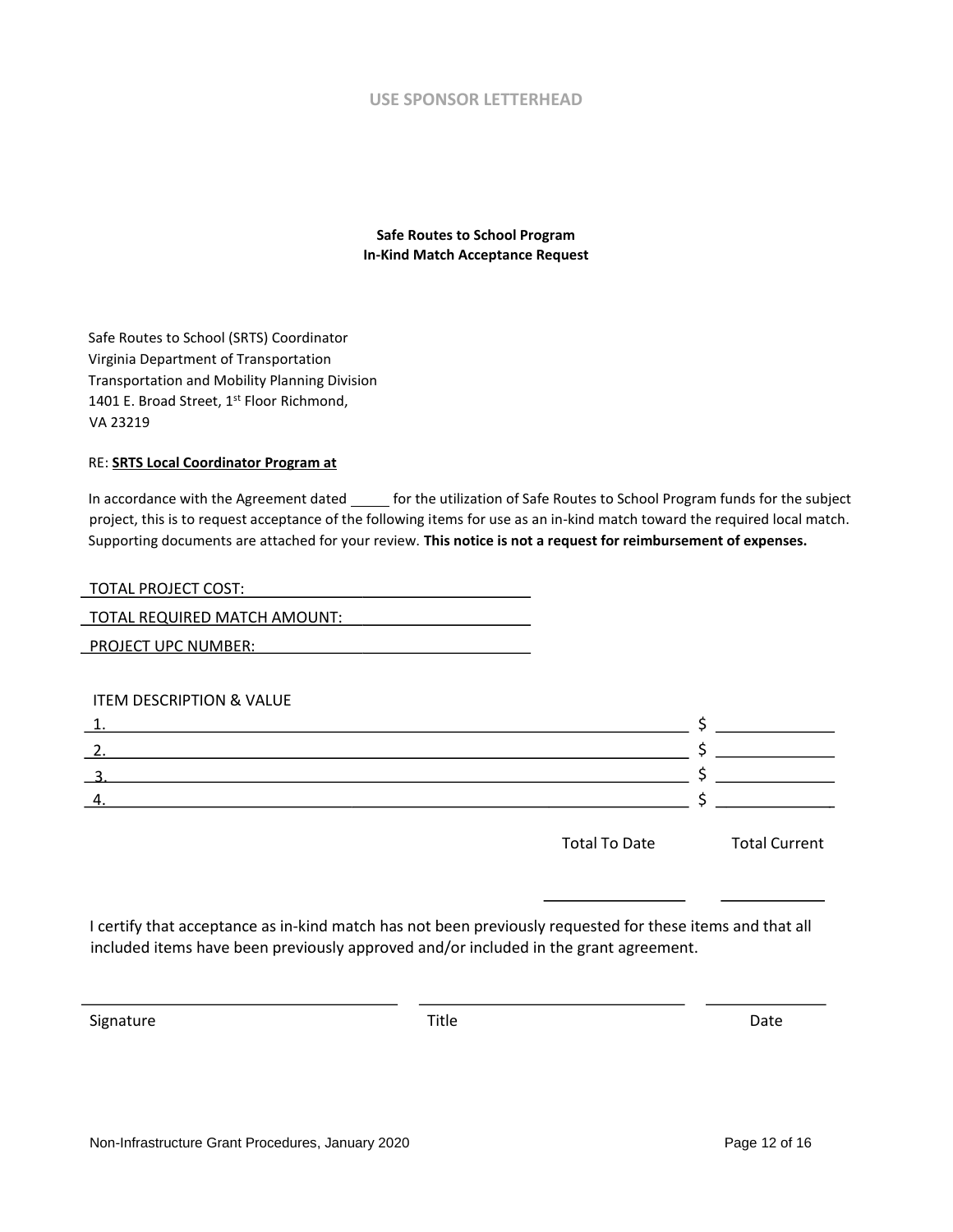#### *Attachments – Invoices, statements and other documentation that include a description of the items, date of service or delivery and value of the items.*

*If items are grouped on the cover sheet, please list each separately in the table below. Add rows as needed.* 

| Receipt/Statement<br><b>Date</b> | Vendor | Amount | <b>Cover Sheet Description/Label</b> |
|----------------------------------|--------|--------|--------------------------------------|
|                                  |        |        |                                      |
|                                  |        |        |                                      |
|                                  |        |        |                                      |
|                                  |        |        |                                      |
|                                  |        |        |                                      |
|                                  |        |        |                                      |
|                                  |        |        |                                      |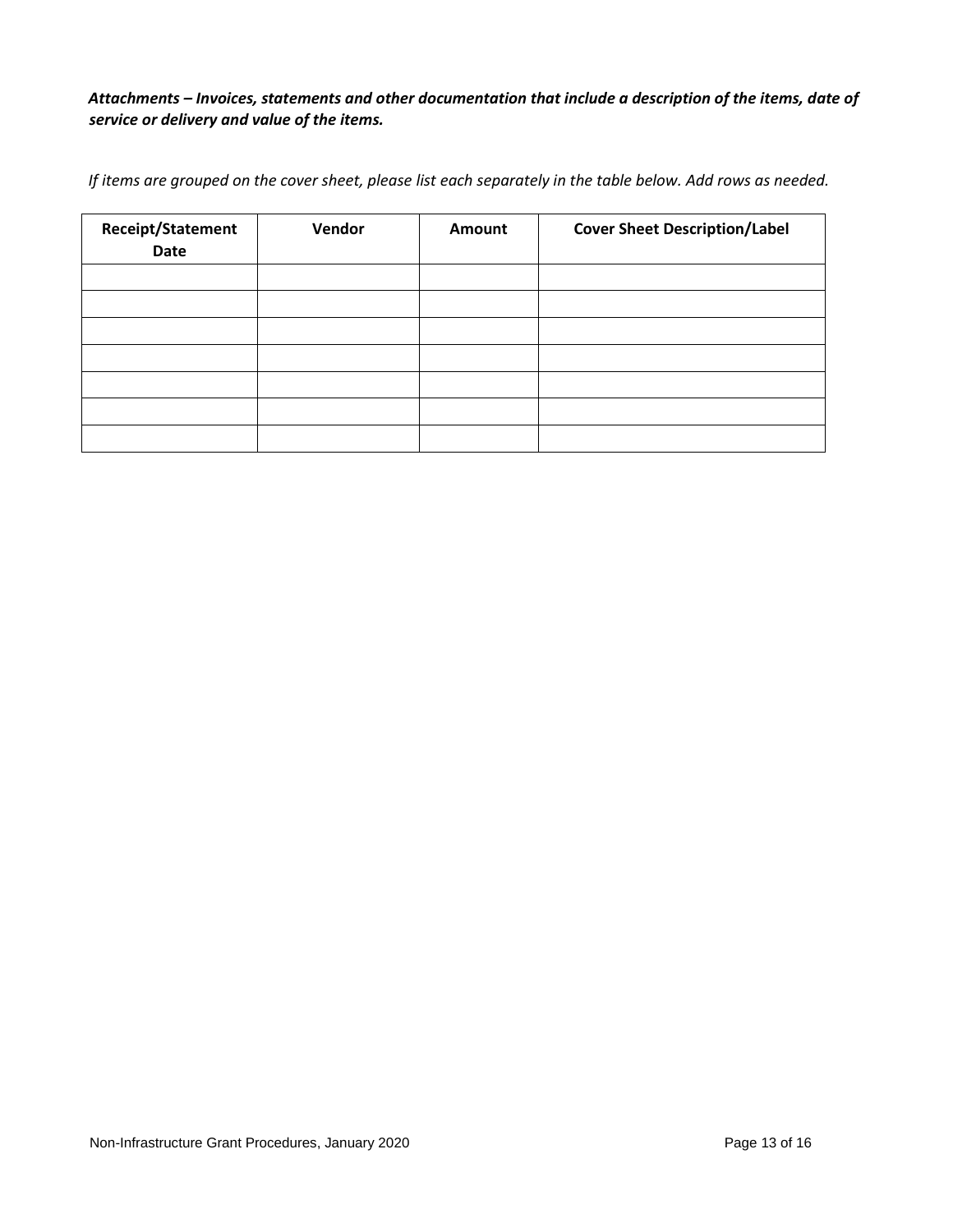

#### **Safe Routes to School Program Reimbursement Request – 100% Funded**

Date:

Safe Routes to School (SRTS) Coordinator Virginia Department of Transportation Transportation and Mobility Planning Division 1401 E. Broad Street, 1<sup>st</sup> Floor Richmond, VA 23219

#### RE: **SRTS Local Coordinator Program at** name of sponsor organization

In accordance with the Agreement dated \_\_\_\_\_, insert agreement date for the utilization of Safe Routes to School Program funds for the subject project, this is to request reimbursement for the costs incurred in performing tasks in the approved scope of work. Invoices and other supporting document and evidence of payment are attached for your review.

| TOTAL GRANT AMOUNT:        |                         | FEDERAL SHARE:                   | 100% |
|----------------------------|-------------------------|----------------------------------|------|
| <b>PROJECT UPC NUMBER:</b> |                         | INVOICE NUMBER:                  |      |
| WORK PERIOD:               | FROM $-/-/-$ TO $-/-/-$ | <b>HOURS WORKED THIS PERIOD:</b> |      |

#### ITEM DESCRIPTION & COST

| 1. Salary and Benefits |  |
|------------------------|--|
| . .                    |  |
|                        |  |
|                        |  |

|                           | Remaining      | Total               | Current             |
|---------------------------|----------------|---------------------|---------------------|
|                           | <b>Balance</b> | <b>Expenditures</b> | <b>Expenditures</b> |
| <b>EXPENDITURE TOTALS</b> |                |                     |                     |

I certify that reimbursement has not been previously requested for these items and that all included expenses have been previously approved and/or included in the grant agreement.

Signature Date Date Communications of the Communication of the Date Date Date